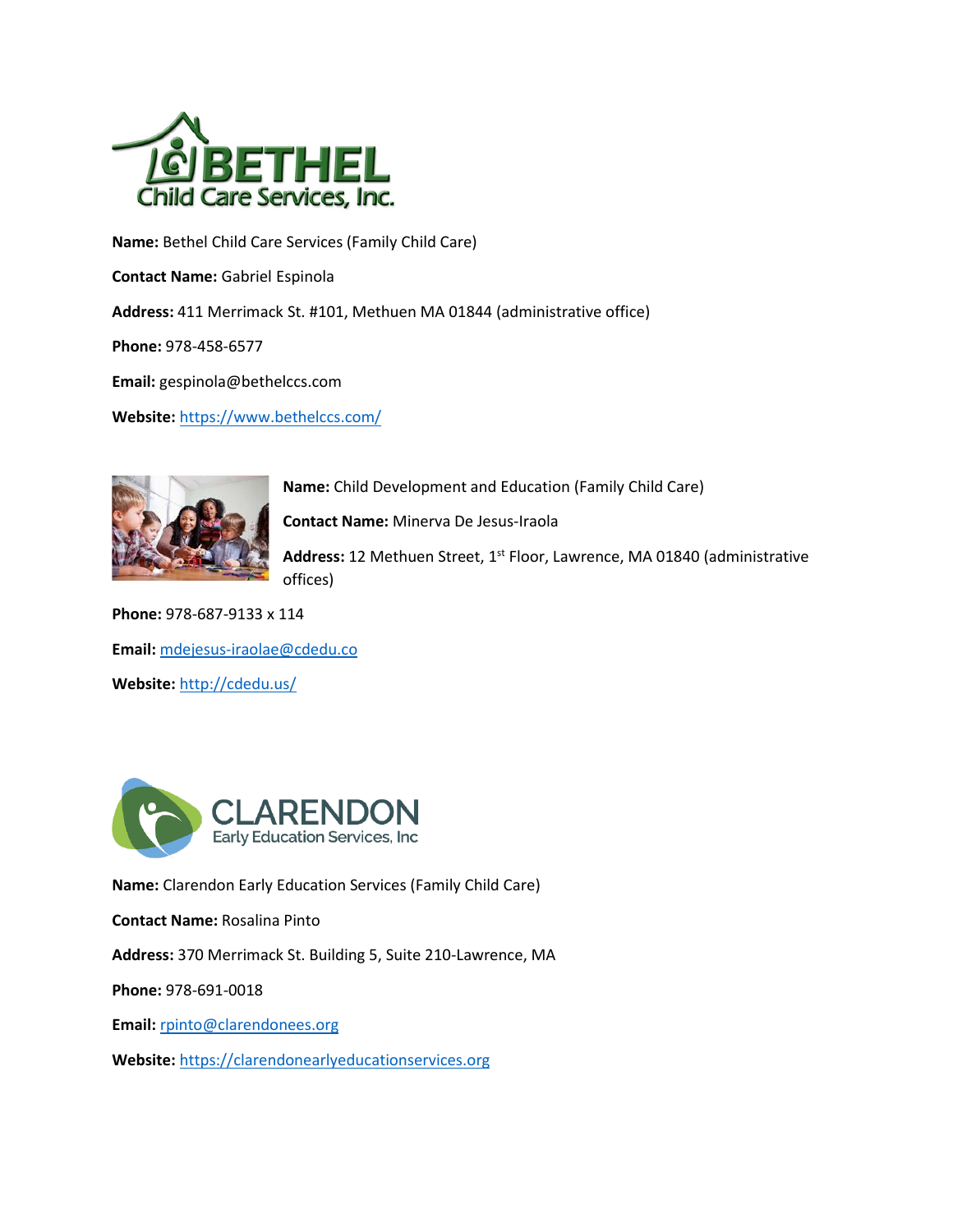

**Website:** https://www.thecommunitygroupinc.org/community-day-learning

**Name:** Community Day Learning Enrichment Program **Contact Name:** Alba Bernabel **Address:** 439 S. Union Street, Lawrence MA 01843 **Community Phone:** 978-682-6628 **Email:** abernabel@thecommunitygroupinc.org

**Website:** https://www.thecommunitygroupinc.org/community-day-learning



**Name:** The Community Group - Lawrence Early Achievement Partnership (LEAP)

**Contact Name:** Alba Bernabel

**Address:** 404 Haverhill Street, Lawrence 01840

**Phone:** 978-682-6628

**Email:** abernabel@thecommunitygroupinc.org

**Website:** https://www.thecommunitygroupinc.org/community-day-learning



**Program Name:** Greater Lawrence Community Action Council Child Care Center

**Contact Name:** Justine Donovan

**Address:** 581 Andover St, Lawrence, 01843

**Phone:** 978-620-4623

**Email:** jdonovan@glcac.org

**Website:** https://www.glcac.org/departments/Child-Care-Center.html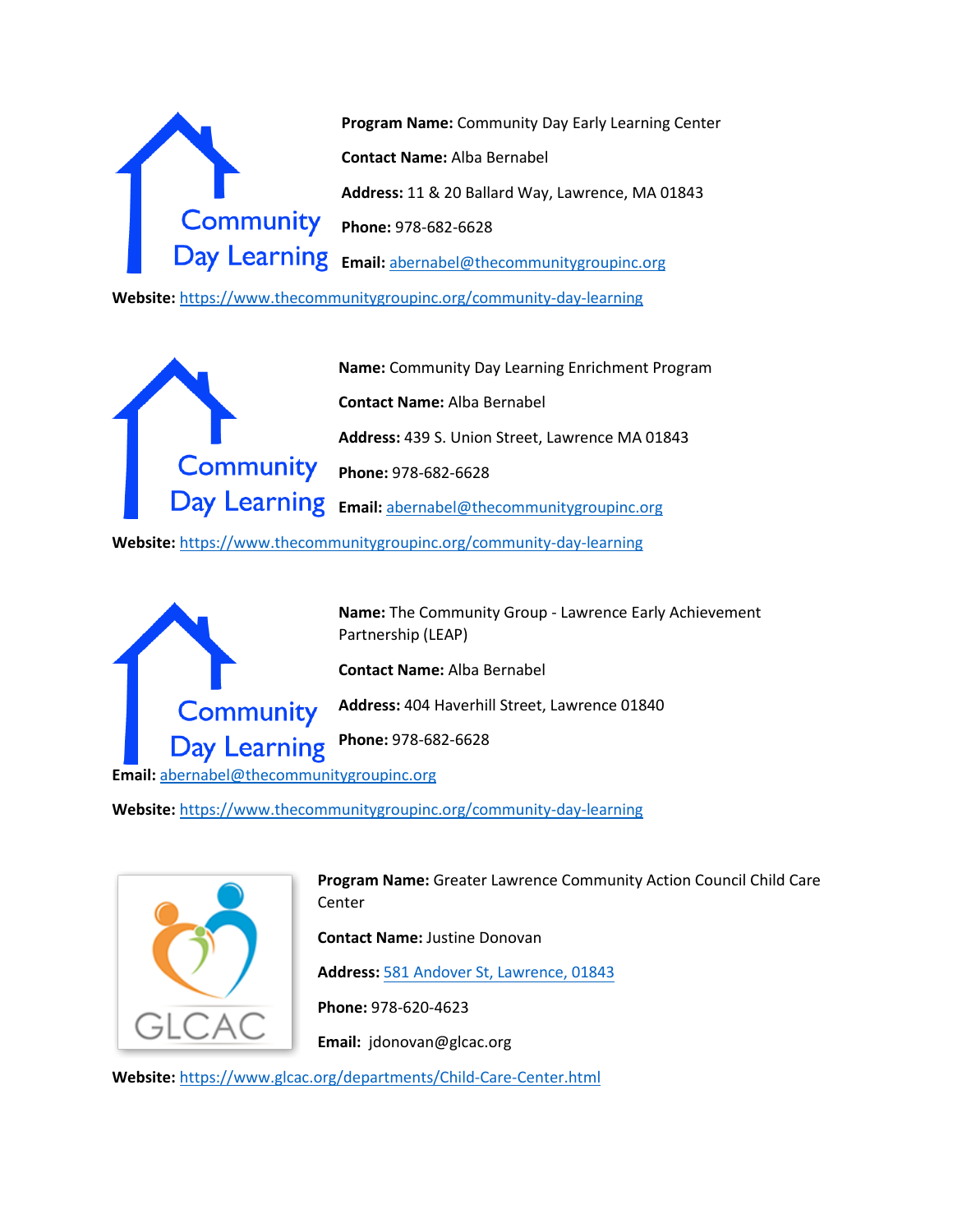

**Program Name:** GLCAC Inc, LEAP Program **Contact Name:** Justine Donovan **Address:** 96 East Haverhill Street, Lawrence MA 01840 **Phone:** 978-258-5980 **Email:** jdonovan@glcac.org

**Website:** https://www.glcac.org/departments/Lawrence-Early-

## Achievement-Partnership-LEAP.html



**Program Name:** Lawrence Catholic Academy **Contact Name:** Mary E. Kelly **Address:** 101 Parker Street, Lawrence MA 01843 **Phone:** 978-683-5822 **Email:** mkelly@lawrencecatholicacademy.org **Website:** https://www.lawrencecatholicacademy.net/



**Program Name:** Little Sprouts

**Contact Name: Paula Covino**

**Address:** 354 Merrimack Street, Lawrence, MA

**Phone:** 978-291-0342 E mail:pcovino@littlesprouts.com

**Program Name: Little Sprouts Contact Name: Kate Canella Address: 20 Ballard Way, Lawrence, MA Phone: 978-691-1178 Email:** kcanella@littlesprouts.com **Website:** https://littlesprouts.com/schools/lawrence/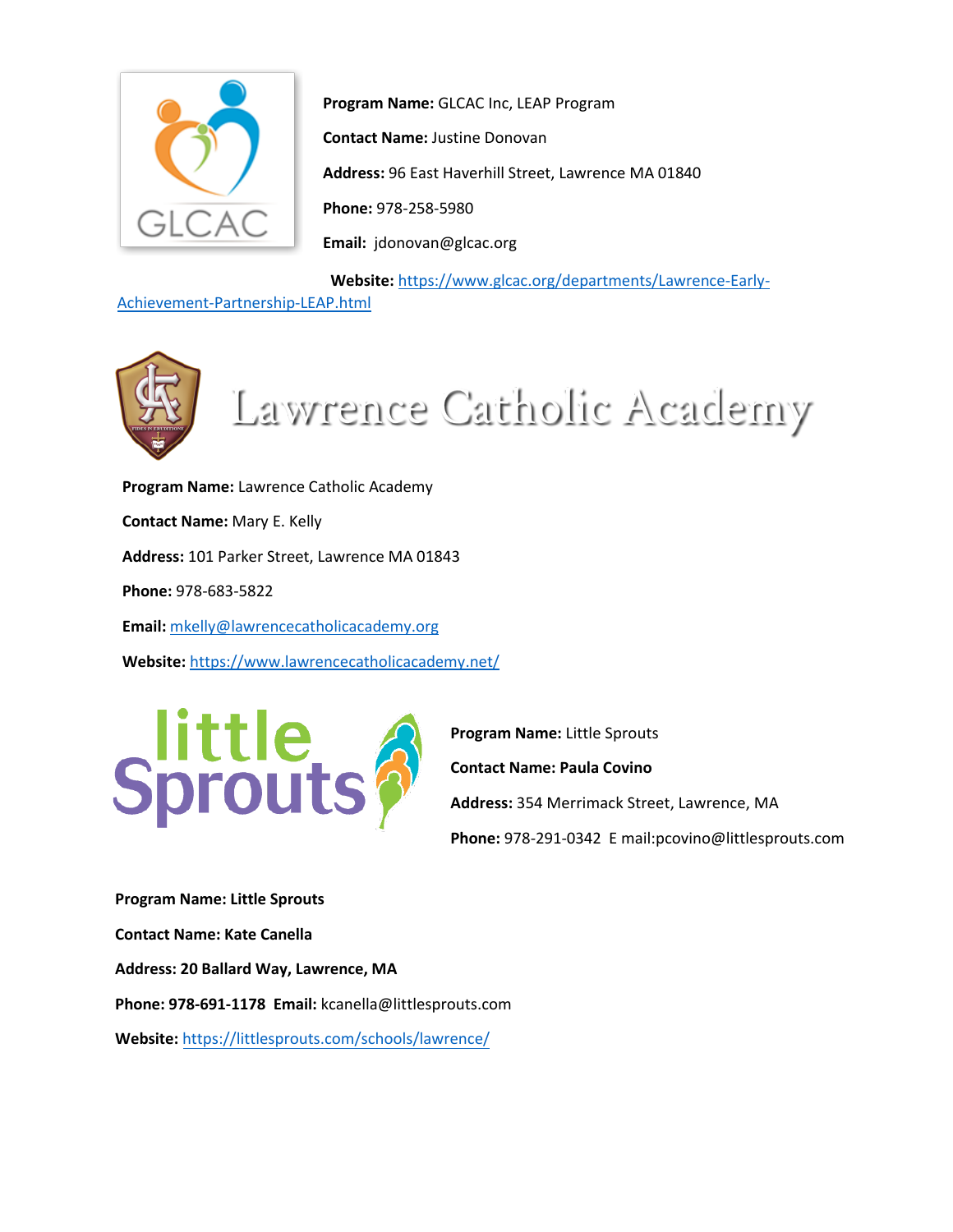

## **Program Name:** Kid Start, Inc. (Family Child Care)

**Contact Name:** Aida Robles

**Address:** 444 Canal St, Lawrence MA 01840 (administrative

office) **Phone:** 978-686-7673

**Email:** aida@kidstart.com

**Website:** http://www.kidstart.com/



**Program Name:** Kid Start Center **Contact Name:** Tamara Holder **Address:** 444 Canal St, Lawrence MA 01840 **Phone:** 978-686-4745 **Email:** tamara@kidstart.com

**Website:** http://www.kidstart.com/

## **Little Giants Education and Care**

**Name: Little Giants Education and Care Contact Neme: Zuleica Gil Address: 18-20 Broadway, Lawrence MA 01840 Phone: 413-206-8407 Email: littlegiantsedu@gmail.com**



**Name:** US Taekwondo Academy **Contact Name:** Tammy Woolfolk **Address:** 155 Parker St, Lawrence, MA 01843 **Phone:** 978-258-2586 **Email:** ustatammy@gmail.com

**Website:** https://www.ustaekwondo-academy.net/